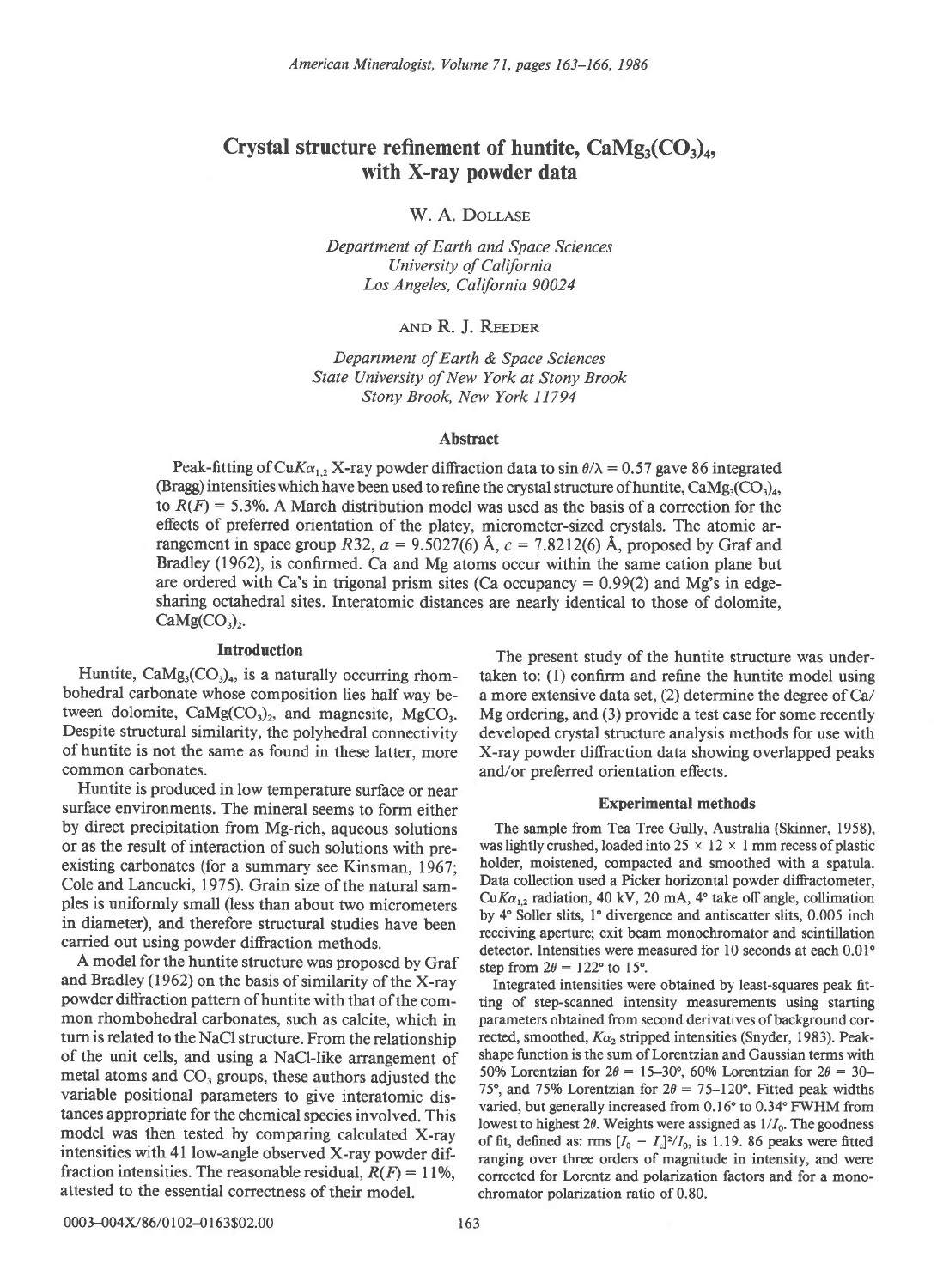Table l. Comparison of observed and calculated (Lorentzpolarization corrected) intensities for huntite in order of increasing diffraction angle. An ampersand indicates that the several preceding reflections are overlapped and contribute to one observed peak

| hkil              | I(0)                     | I(c) | hkil              | $I(\sigma)$              | I(c) | hkil              | $I(\Omega)$              | I(c)            |
|-------------------|--------------------------|------|-------------------|--------------------------|------|-------------------|--------------------------|-----------------|
| $10\overline{1}1$ | 8                        | 4    | 1562              | 64                       | 70   | 5491              | 93                       | 92              |
| 1120              | 4                        | з    | 0660              | 141                      | 142  | 3690              | 17                       | 27              |
| 0221              | 16                       | 13   | 3254              | 63                       | 66   | 3584              | $\overline{\phantom{0}}$ | 17              |
| 0112              | 5                        | 6    | 3363              | 87                       | 110  | 7074              | ÷,                       | 252             |
| 2131              | 202                      | 209  | 4371              | 55                       | 59   | 3366              | ٠                        | 256             |
| 2022              | 1403                     | 1397 | 2570              | 185                      | 189  | 1783              |                          | 173             |
| 0330              | 30                       | 26   | 0006              | 307                      | 349  | 7183              | L                        | 188             |
| 0003              | 145                      | 142  | $31\bar{4}5$      | 29                       | 52   | 1347              | $\overline{a}$           | 33              |
| 1232              | 168                      | 155  | 3472              | 69                       | 85   | $\mathbf{s}$      | 957                      | 921             |
| 2240              | 149                      | 161  | 0554              | 88                       | 101  | 8082              | 34                       | 28              |
| $11\overline{2}3$ | 108                      | 121  | 0445              | 110                      | 145  | 6284              | 43                       | 40              |
| 1341              | 152                      | 141  | 1671              | 144                      | 160  | 4047              | 32                       | 30              |
| 4041              | 237                      | 192  | 2464              | 101                      | 109  | 6175              | 139                      | 139             |
| 3142              | 714                      | 678  | 2355              | зэ                       | 49   | 7292              | 311                      | 269             |
| $10\overline{14}$ | 32                       | 33   | 6172              | 26                       | 31   | 3693              | $\overline{\phantom{0}}$ | 31              |
| 0333              | -                        | 16   | 5164              | ٠                        | 42   | 6393              | -                        | 22              |
| 3033              | ۰                        | 29   | 0336              | $\overline{a}$           | 15   | e,                | 64                       | 53              |
| S.                | 51                       | 45   | 3036              | ÷                        | 8    | 3257              | 34                       | 41              |
| 3251              | 109                      | 103  | 5273              | $\overline{a}$           | 27   | 8191              | 38                       | 38              |
| 0442              | 78                       | 76   | 2573              | ÷                        | 33   | $20\bar{2}8$      | 234                      | 202             |
| 1450              | 98                       | 100  | e.                | 106                      | 126  | 0666              | ÷                        | 66              |
| 0224              | 632                      | 622  | $35\overline{6}1$ | $\overline{\phantom{a}}$ | 145  | 6066              | ÷                        | 63              |
| 2243              | 577                      | 567  | 7071              | $\overline{a}$           | 9    | e.                | 123                      | 129             |
| 2352              | 109                      | 118  | G,                | 148                      | 154  | 5385              | $\tilde{\phantom{a}}$    | 85              |
| 2134              | 25                       | 31   | 2246              | 135                      | 149  | 0775              | $\overline{\phantom{a}}$ | $\ddot{\bf{a}}$ |
| 0551              | 16                       | 16   | 5055              | 48                       | 43   | S.                | 117                      | 90              |
| 3360              | 405                      | 395  | 5382              | $\overline{\phantom{a}}$ | 29   | 4601              | 41                       | 35              |
| 0115              | 10                       | 14   | 0772              |                          | 293  | $12\bar{3}8$      | 30                       | 36              |
| 2461              | 112                      | 118  | £,                | 326                      | 323  | 5494              | $\overline{\phantom{0}}$ | 39              |
| 5052              | 54                       | 52   | 4374              | 23                       | 26   | 2576              | ä,                       | 88              |
| 1344              | 265                      | 909  | 4265              | 74                       | 79   | 5276              | -                        | 131             |
| 1453              | $\overline{\phantom{a}}$ | 114  | 2682              | 63                       | 64   | S.                | 272                      | 258             |
| 4153              | $\overline{\phantom{a}}$ | 166  | 4483              |                          | 68   | 7301              | 58                       | 41              |
| S.                | 270                      | 280  | 0227              | $\overline{\phantom{a}}$ | 26   | $64\overline{0}2$ | 46                       | 57              |
| $20\bar{2}5$      | 22                       | 16   | £.                | 76                       | 94   | 0990              | 195                      | 164             |
| 5161              | 139                      | 150  | 1565              | 77                       | 93   | 0884              | 14                       | 15              |
| 4262              | 162                      | 159  | 1456              | -                        | 32   | 2457              | 38                       | 54              |
| 4044              | 137                      | 137  | 4156              |                          | 32   | 3148              | 107                      | 110             |
| 1235              | 148                      | 177  | S.                | 74                       | 64   | 2794              | 174                      | 181             |
|                   |                          |      |                   |                          |      | 5503              | 198                      | 117             |

Unit cell dimensions were obtained by a least-squares fit to all 86 d-values obtained from peak-fitting with  $2\theta$  calibration by external quartz standard, refined sample displacement from focussing circle 0.12(1) mm, unit weights,  $a=9.5027(6)$ ,  $c=$ 7.8212(6) A. Space group is R32 consistent with X-ray powder data and isomorphous borates (Hong and Dwight, 1974). TEM observations of grains on holey carbon film show diffraction symmetry consistent with this unit cell and space group; there were no indications seen of twinning, which might be expected, if the symmetry were lower. The inequant, platey grain shapes match previous SEM observations of Faust (1953).

The crystal structure was refined by least-squares fitting of 86  $F<sup>2</sup>$ , or, a sum of  $F<sup>2</sup>$  for peaks spaced less than 0.5 FWHM (Cooper et al., 1981). Weights were assigned as  $1/(e^2 + s^2)$  where e is esd from peak fitting and s is an estimate of all other sources of measurement and model uncertainties. In this case, s was chosen as 1.0, a value less than about 85% of all e-values. Neutral atom scattering factors were taken from International Tables (1974) and there was a total of 11 variables (scale factor, 7 atomic

Table 2. Final refined positional and thermal parameters

| atom |            |            |            | B(A <sup>2</sup> ) |
|------|------------|------------|------------|--------------------|
| Сa   |            |            |            | 0.94(7)            |
| Mq   | 0.5443(7)  |            |            | $\mathbf{a}$       |
| C(1) |            |            | 1/2        |                    |
| C(2) | 0.4535(20) |            | 1/2        | 88                 |
| 0(1) | 0.8663(15) |            | 1/2        | $\bullet$          |
| O(2) | 0.5895(13) |            | 1/2        | $\bullet$          |
| 0(3) | 0.4569(11) | 0.1355(12) | 0.5161(11) | .,                 |

Table 3. Cation-oxygen distances (in Angstroms) for huntite and ordered dolomite after Reeder and Wenk (1983)

| ampersand indicates that the several<br>re overlapped and contribute to one<br>observed peak |      |      |      |                          |      | huntite                                                  | dolomite         |  |
|----------------------------------------------------------------------------------------------|------|------|------|--------------------------|------|----------------------------------------------------------|------------------|--|
|                                                                                              |      |      |      |                          |      | $Ca - D(3) = 2.409(11) 6X$<br>$Ca - 0(2) = 3.154(13) 6X$ | $Ca = 0 = 2.380$ |  |
| hkil                                                                                         | I(0) | I(c) | hkil | I(0)                     | I(c) | $Mq - 0(1) = 2.108(16)$ 2X                               |                  |  |
| 1562                                                                                         | 64   | 70   | 5491 | 93                       | 92   | $Mq - 0(2) = 2,107(14)$ 2X                               | $Mg = 0 = 2.084$ |  |
| 0320                                                                                         | 141  | 142  | 3690 | 17                       | 27   | $Mq - 0(3) = 2.031(13) 2X$                               |                  |  |
| 3254                                                                                         | 63   | 66   | 3584 | $\overline{\phantom{a}}$ | 17   |                                                          |                  |  |
| зэбз                                                                                         | 87   | 110  | 7074 | $\sim$                   | 252  | $C(1) - O(1) = 1.270(15)$ 3X                             |                  |  |
| 4371                                                                                         | 55   | 59   | 3366 | $\overline{\phantom{a}}$ | 256  | $C(2) - D(2) = 1.292(22) 1X$                             | $C - 0 = 1.283$  |  |
| 2570                                                                                         | 185  | 189  | 1783 | $\overline{\phantom{0}}$ | 173  | $C(2) - D(3) = 1.278(21) 2X$                             |                  |  |
| 9000                                                                                         | 307  | 349  | 7183 | $\overline{\phantom{0}}$ | 188  |                                                          |                  |  |
|                                                                                              |      |      |      |                          |      |                                                          |                  |  |

positional parameters, overall isotopic temperature factor, Casite occupancy and preferred orientation parameter). Without preferred orientation correction,  $R(F) = 8\%$ , and some C-O distances were as short as  $1.24$  Å. A preferred orientation correction similar to that of Rietveld (1969), except that a March function,  $p(\alpha) = [P^{-\kappa} \cos^2 \alpha + P^{\kappa} \sin^2 \alpha]^{-3/2}$  (March, 1932), was substituted for Rietveld's exponential function,  $p(\alpha) = \exp(-G\alpha^2)$ , resulted in a lower R-factor. With the preferred orientation plane  $(10\bar{1}1)$ , P refined to 2.00(11) resulting in correction factors ranging from 0.8 to 1.3. Final R-factors are:  $R(F^2) = 0.080$ ,  $R(F) = 0.053$ ,  $wR(F) = 0.060$ . All calculations used unpublished programs written by the authors.

### Results and discussion

To test the ordering of Ca and Mg atoms between the alkaline-earth sites, the occupancy of the "Ca" site was treated as a least-squares variable and refined to 0.99(2) Ca per site. This occupancy, plus the near stoichiometric chemical formula reported for the Tea Tree Gully huntite (Skinner, 1958), indicates that the alkaline-earth sites are fully ordered within the accuracy of the data. Table I lists observed and calculated (Lp-corrected) intensities.

Table 2 lists the refined positional and thermal parameters. Cation-oxygen distances resulting from these parameters are given in Table 3 where they are compared with the corresponding distances found in the single-crystal refinement of dolomite by Reeder and Wenk (1983). The huntite bond lengths are not significantly different from those of dolomite.

A major difference between huntite and dolomite is the shape of the Ca coordination polyhedron. In the more common rhombohedral carbonates the Ca polyhedron is a nearly regular octahedron, whereas in huntite this polyhedron is quite close to being a right trigonal prism. Though a trigonal prism is somewhat uncommon for Vl-coordinated Ca, it is not unusual for the rare-earth elements, and is found in the series of borates isostructural with huntite (Ballman, 1962). As is sometimes found with trigonal prismatic coordination of rare-earth atoms, the trigonal prism ligands (at 2.37 Å for  $NdAl<sub>3</sub>(BO<sub>3</sub>)<sub>a</sub>$ ) occur along with a second, further set of ligands (six at 3.07 A for the Nd compound). In huntite the Ca atom has a similar second set of further oxygen neighbors at 3.15 A. If such remote contacts represent bonds, they must surely be so weak as to be of negligible structural importance, at least for Ca. This secondary set of neighbors may, how-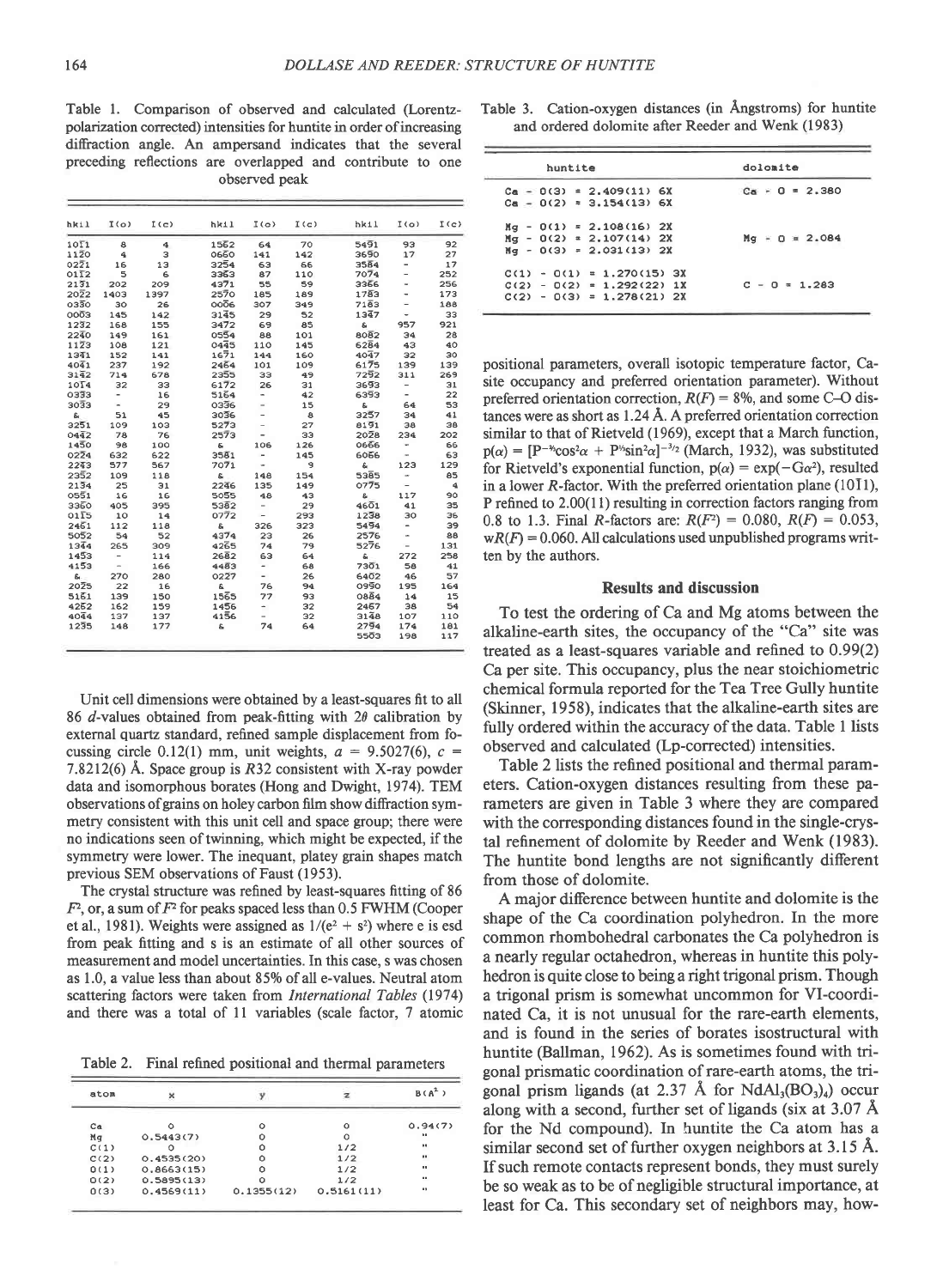

Fig. 1. Polyhedral drawing of a layer of the huntite structure viewed along the c axis. Solid lines represent polyhedral edges at  $z = \frac{1}{6}$  to  $\frac{1}{3}$  and dashed lines represent polyhedral edges at  $z = \frac{1}{2}$ .

ever, be of importance if the Ca atom is replaced by a larger divalent atom such as  $Eu(2+)$ , Sr, or Ba. It is probable that the stability field (if any) and occurrence of huntite may well be expanded by such chemical substitutions. Shayan (1984) has recently reported nearly 2 wt.% SrO in several huntites. This strontium content, along with lower than ideal calcium content, suggests that Sr substitutes into the trigonal prismatic site, to the extent of about 7 mol.% in these particular samples.

A polyhedral representation of the huntite structure is shown in Figure l. As in the calcite and dolomite structures, there are alkaline-earth polyhedra forming layers normal to the c-axis. These polyhedra are interconnected within the layers by corner sharing with  $CO<sub>3</sub>$  groups of two types. A quarter of these are the  $C(1)O<sub>3</sub>$  groups; these have symmetry 32 and are planar, equal-sided triangular groups oriented parallel to (0001). The other three-quarters are the  $C(2)O<sub>3</sub>$  groups; these have symmetry 2 and are planar but not quite equal-sided (sides  $= 2.21$  and 2.24 A) triangular groups which are tilted at 6 degrees to (0001). In huntite these layers contain both Ca trigonal prisms and Mg octahedra, which is in contrast to the (ordered) dolomite structure, in which each alkaline-earth layer contains only Ca octahedra or Mg octahedra.

Another difference between the huntite and more common rhombohedral carbonate structures occurs in the polyhedral connectivity between successive Ca, Mg layers. In the dolomite or calcite structures each Ca or Mg polyhedron shares three of its six corners with the Ca or Mg polyhedron in the layer above and the other three corners with Ca or Mg polyhedra in the layer below; there is no edge sharing. In huntite the alkaline-earth polyhedra share all corners with polyhedra in the layers directly above and below, but in such a way that each Mg octahedron shares two edges, one in each neighboring layer. This edge sharing forms three-octahedron-repeat, infinite spiral chains running parallel to the c-axis. The shared octahedral edges, of length 2.63  $\AA$ , are substantially shorter than the 3.00  $\AA$  average length of the remaining, unshared edges.

### Acknowledgments

The authors thank Don Graf and Brian Skinner for supplying the huntite sample and Gerhard Oertel for suggesting the applicability of the March preferred orientation rnodel. The powder difractometer system was made available by Charles Prewitt. Ken Baldwin and Glen Waychunas provided computing assistance. Additional computational facilities were provided at the Center for Materials Research, Stanford University and Office of Academic Computing, UCLA. Financial assistance was provided in part by NSF grants EAR 8l-06629401 (RIR) and EAR 83- 19504 (C. T. Prewitt).

#### References

- Ballman, A. A. (1962) A new series of synthetic borates isostructural with the carbonate mineral huntite. American Mineralogist, 47, I 38G-1383.
- Cole, W. F. and Lancucki, C. J. (1975) Huntite from Deer Park, Victoria, Australia. American Mineralogist, 60, 1130-1131.
- Cooper, M. J., Rouse, K. D., and Sakata, M. (1981) An alternative to the Rietveld profile refinement method. Zeitschrift flir Kristallographie, 157, l0l-1 17.
- Faust, G. T. (1953) Huntite,  $Mg_3Ca(CO_3)_4$ , a new mineral. American Mineralogist, 38, 4-23.
- Graf, D. L. and Bradley, W. F. (1962) The crystal structure of huntite, Mg<sub>3</sub>Ca(CO<sub>3</sub>)<sub>4</sub>. Acta Crystallographica, 15, 238-242.
- Hong, H. Y. and Dwight, K. (1974) Crystal structure and fluorescence lifetime of Nd  $\text{Al}_3(\text{BO}_3)_4$ , a promising laser material. Materials Research Bulletin, 9, L66l-1666.
- International Tables for X-ray Crystallography, Vol. IV (1974), p. 7l-98. Kynoch Press, Birmingham, England.
- Kinsman, D. J. (1967) Huntite from a carbonate evaporite environment. American Mineralogist, 52, 1332-1340.